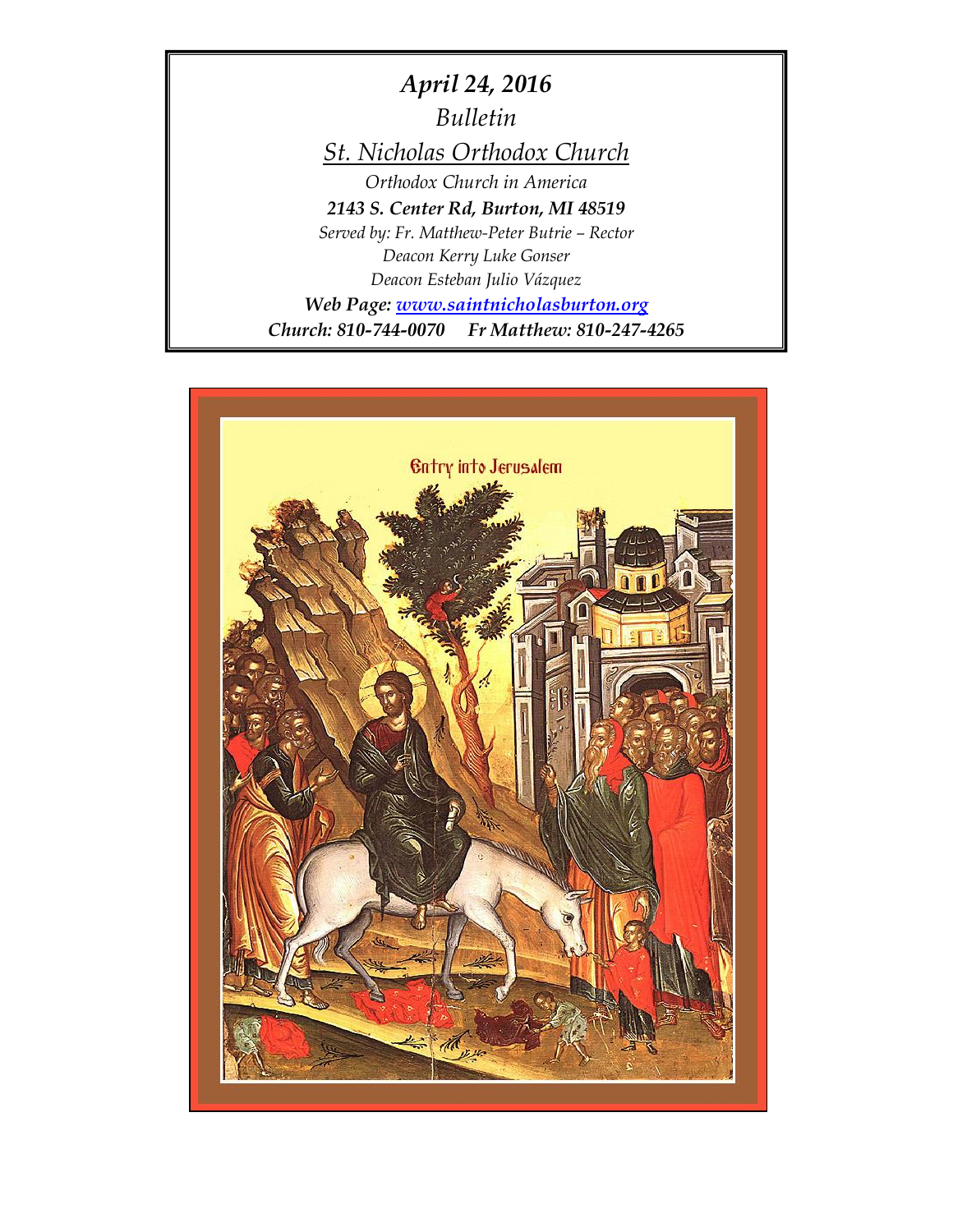**SUNDAY, APRIL 24, 2016 ENTRY OF OUR LORD INTO JERUSALEM. PALM SUNDAY. Martyr Sabbas Stratelates ("the General") of Rome, and 70 soldiers with him (272). Ven. Savva and Aleksy the Recluse, of the Kiev Caves (Near Caves—13th c.). Martyrs Pasicrates and Valentine in Moesia (Bulgaria— 228). Martyrs Eusebius, Neon, Leontius, Longinus, and others, at Nicomedia (303). Ven. Thomas the Fool, of Syria (6th c.). St. Elizabeth the Wonderworker of Constantinople (6th-8th c.). Ss. Iorest (1678) and Sava Brancovici (1683), Metropolitans of Ardeal and Confessors (Romania). Hieromartyr and Confessor Elijah (Ilie) the Wallachian (1657).** 

#### **FIRST ANTIPHON**

I love the Lord because He has heard the voice of my supplication. **Through the prayers of the Theotokos, O Savior, save us!**

Because He inclined His ear to me; therefore I will call on Him as long as I live. **Through the prayers of the Theotokos, O Savior, save us!**

The snares of death encompassed me; the pangs of hell laid hold on me. **Through the prayers of the Theotokos, O Savior, save us!**

I suffered distress and anguish, then I called upon the Name of the Lord. **Through the prayers of the Theotokos, O Savior, save us!**

Glory to the Father, and to the Son, and to the Holy Spirit, now and ever, and unto ages of ages. Amen.

#### **Through the prayers of the Theotokos, O Savior, save us!**

#### **SECOND ANTIPHON**

I kept my faith, even when I said, "I am greatly afflicted." **O Son of God, who sat upon the foal, save us who sing to Thee: "Alleluia!"**

What shall I render to the Lord for all the things He has given me?

**O Son of God, who sat upon the foal, save us who sing to Thee: "Alleluia!"** I will receive the cup of salvation, and call on the Name of the Lord. **O Son of God, who sat upon the foal, save us who sing to Thee: "Alleluia!"**

I will pay my vows to the Lord in the presence of all His people. **O Son of God, who sat upon the foal, save us who sing to Thee: "Alleluia!"**

Glory to the Father and to the Son and to the Holy Spirit, now and ever and unto ages of ages. Amen. Onlybegotten Son and immortal Word of God, Who for our salvation didst will to be incarnate of the holy Theotokos and ever-virgin Mary, Who without change didst become man and wast crucified, Who art one of the Holy Trinity, glorified with the Father and the Holy Spirit: O Christ our God, trampling down death by death, save us!

## **THIRD ANTIPHON**

**O give thanks to the Lord, for He is good; for His mercy endures forever! (Tone 1)** By raising Lazarus from the dead before Thy Passion, / Thou didst confirm the universal resurrection, O Christ God./ Like the children with the palms of victory, / we cry out to Thee, O Vanquisher of Death:/ "Hosanna in the highest! // Blessed is He that comes in the Name of the Lord!"

Let the house of Israel say: for He is good, for His mercy endures forever! (Tone 1) By raising Lazarus from the dead before Thy Passion, / Thou didst confirm the universal resurrection, O Christ God./Like the children with the palms of victory, / we cry out to Thee, O Vanguisher of Death:/ "Hosanna in the highest! // Blessed is He that comes in the Name of the Lord!"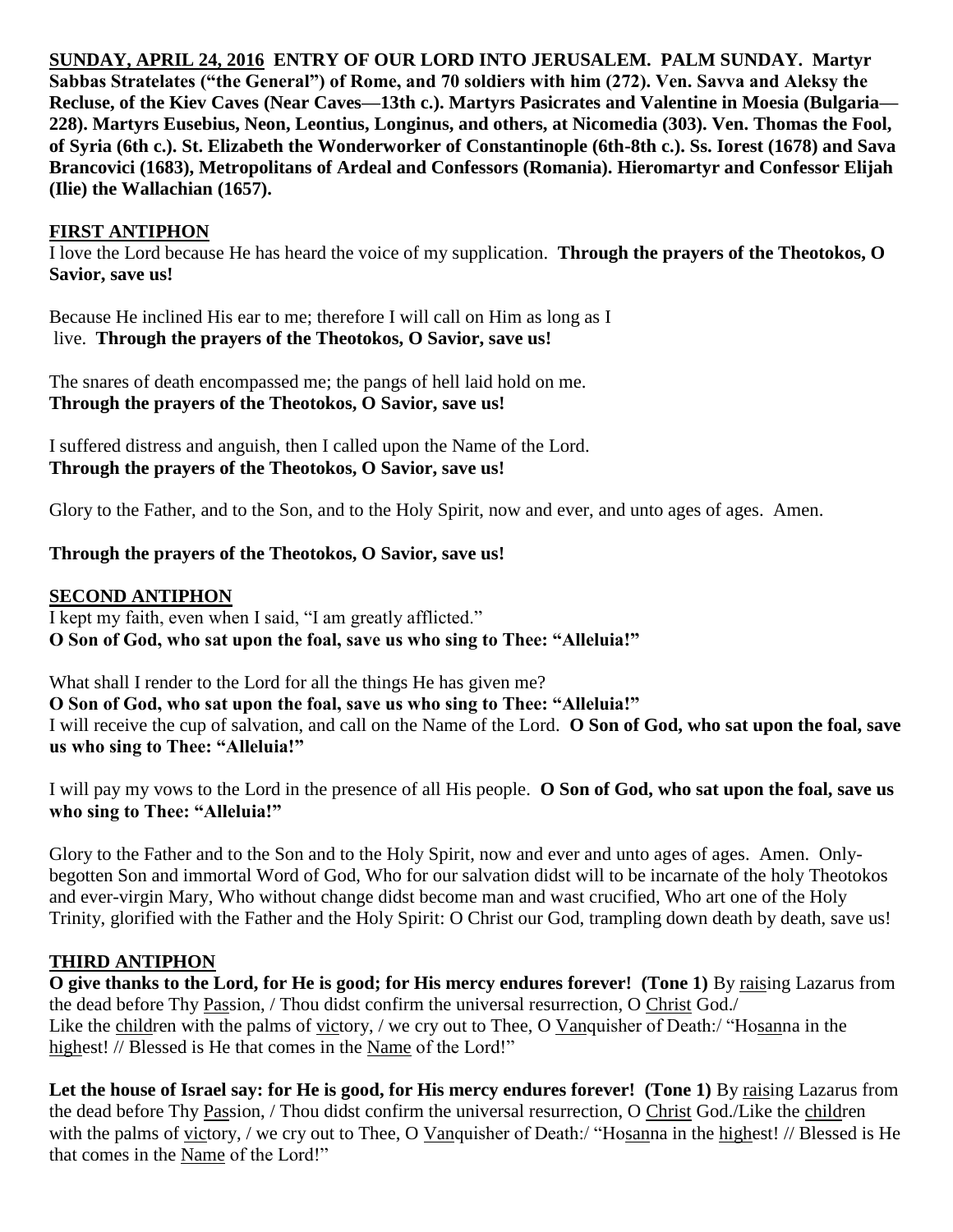Let the house of Aaron say: for He is good, for His mercy endures forever! (Tone 1) By raising Lazarus from the dead before Thy Passion, / Thou didst confirm the universal resurrection, O Christ God./Like the children with the palms of victory, / we cry out to Thee, O Vanquisher of Death:/ "Hosanna in the highest! // Blessed is He that comes in the Name of the Lord!"

Let all those who fear the Lord say: for He is good, for His mercy endures forever! (Tone 1) By raising Lazarus from the dead before Thy Passion, / Thou didst confirm the universal resurrection, O Christ God./Like the children with the palms of victory, / we cry out to Thee, O Vanquisher of Death:/ "Hosanna in the highest! // Blessed is He that comes in the Name of the Lord!"

*Deacon:* Wisdom! Let us attend!

*Priest:* Blessed is He that comes in the name of the Lord! We bless

you from the house of the Lord! God is the Lord and has revealed Himself to us! O Son of God, Who sat upon the foal, save us who sing to Thee: Alleluia!

# **TROPARIA**

**(Tone 1)** By raising Lazarus from the dead before Thy Passion, / Thou didst confirm the universal resurrection, O Christ God. / Like the children with the palms of victory, / we cry out to Thee, O Vanquisher of Death: / "Hosanna in the highest! // Blessed is He that comes in the Name of the Lord!"

**(Tone 4)** When we were buried with Thee in baptism, O Christ God, / we were made worthy of eternal life by Thy Resurrection. / Now we praise Thee and sing: / "Hosanna in the highest! // Blessed is He that comes in the Name of the Lord!"

# **KONTAKION**

(**Tone 6)** Sitting on Thy throne in Heaven, / carried on a foal on earth, O Christ God, / accept the praise of angels and the songs of children, who sing:// "Blessed is He Who comes to recall Adam!"

# *The Prokeimenon in the Fourth Tone:* **Blessed is He that comes in the name of the Lord! / God is the Lord and has revealed Himself to us!**

*v:* **O give thanks to the Lord, for He is good; for His mercy endures forever!**

# **THE EPISTLE OF THE HOLY APOSTLE PAUL TO THE PHILIPPIANS (4:4-9)**

Brethren: Rejoice in the Lord always; again I will say, Rejoice. Let all men know your forbearance. The Lord is at hand. Have no anxiety about anything, but in everything by prayer and supplication with thanksgiving let your requests be made known to God. And the peace of God, which passes all understanding, will keep your hearts and your minds in Christ Jesus. Finally, brethren, whatever is true, whatever is honorable, whatever is just, whatever is pure, whatever is lovely, whatever is gracious, if there is any excellence, if there is anything worthy of praise, think about these things. What you have learned and received and heard and seen in me, do; and the God of peace will be with you.

# *Alleluia, Tone 1*

*v:* **O sing to the Lord a new song, for He has done marvelous things!** *v:* **All the ends of the earth have seen the salvation of our God.**

# **THE HOLY GOSPEL ACCORDING TO SAINT JOHN (12:1-18)**

Six days before the Passover, Jesus came to Bethany, where Lazarus was, whom Jesus had raised from the dead. There they made him a supper; Martha served, and Lazarus was one of those at table with him. Mary took a pound of costly ointment of pure nard and anointed the feet of Jesus and wiped his feet with her hair; and the house was filled with the fragrance of the ointment. But Judas Iscariot, one of his disciples (he who was to betray him), said, "Why was this ointment not sold for three hundred denary and given to the poor?" This he said, not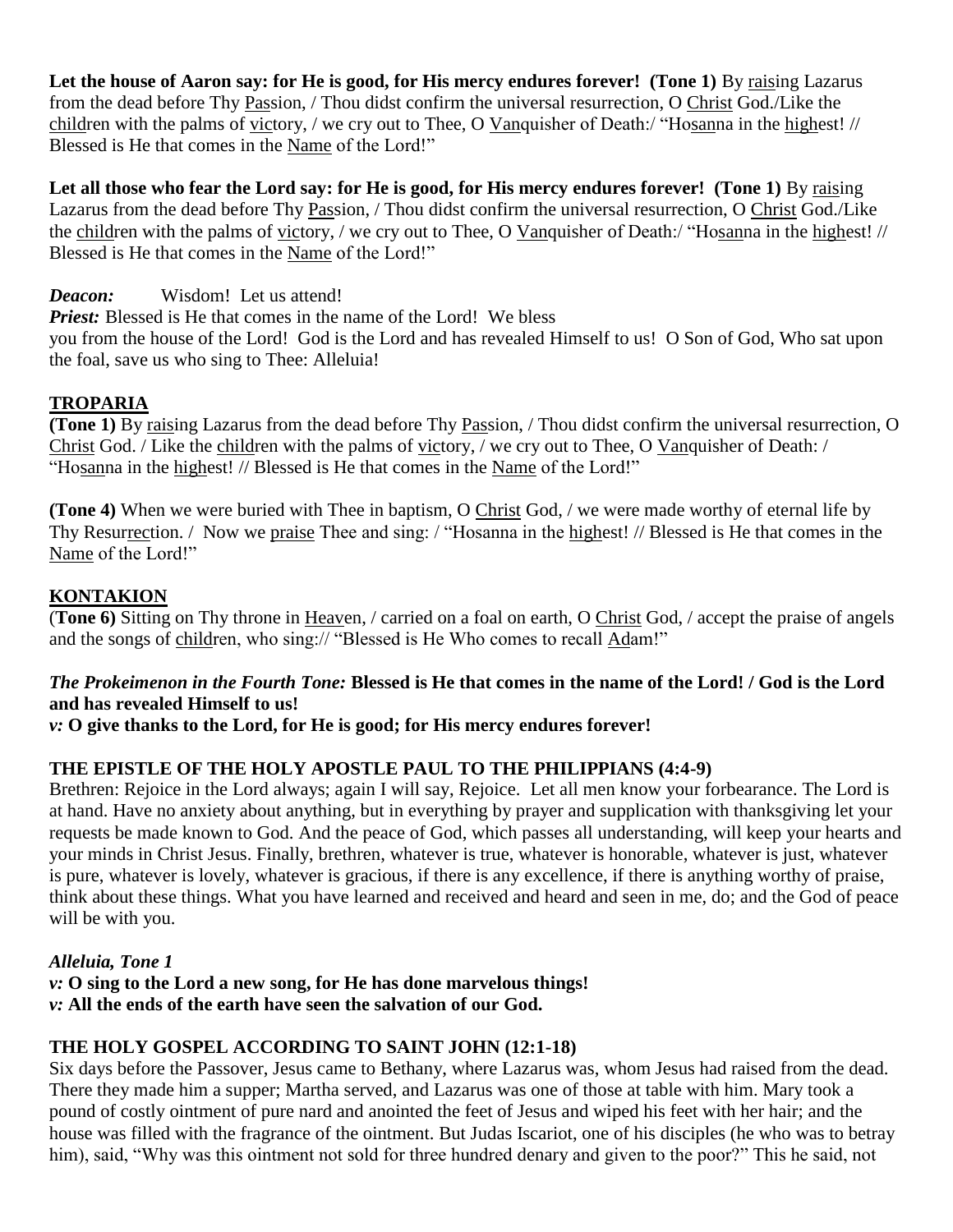that he cared for the poor but because he was a thief, and as he had the money box he used to take what was put into it. Jesus said, "Let her alone, and let her keep it for the day of my burial. The poor you always have with you, but you do not always have me." When the great crowd of the Jews learned that he was there, they came, not only on account of Jesus but also to see Lazarus, whom he had raised from the dead. So the chief priests planned to put Lazarus also to death, because on account of him many of the Jews were going away and believing in Jesus. The next day a great crowd who had come to the feast heard that Jesus was coming to Jerusalem. So they took branches of palm trees and went out to meet him, crying, "Hosanna! Blessed is he who comes in the name of the Lord, even the King of Israel!" And Jesus found a young ass and sat upon it; as it is written, "Fear not, daughter of Zion; behold, your king is coming, sitting on an ass's colt!" His disciples did not understand this at first; but when Jesus was glorified, then they remembered that this had been written of him and had been done to him. The crowd that had been with him when he called Lazarus out of the tomb and raised him from the dead bore witness. The reason why the crowd went to meet him was that they heard he had done this sign.

*Instead of "It is truly meet ...," we sing:* God is the Lord and has revealed Himself to us! / Celebrate the feast and come with gladness! / Let us magnify Christ with palms and branches, / singing: "Blessed is He that comes in the Name of the Lord!"

#### **COMMUNION HYMN**

Blessed is He that comes in the Name of the Lord! God is the Lord and has revealed Himself to us! Alleluia, Alleluia, Alleluia!

#### *Instead of "We have seen the True Light…" we sing:*

**(Tone 1)** By raising Lazarus from the dead before Thy Passion, / Thou didst confirm the universal resurrection, O Christ God./Like the children with the palms of victory, / we cry out to Thee, O Vanquisher of Death:/ "Hosanna in the highest! // Blessed is He that comes in the Name of the Lord!"

#### *After "The blessing of the Lord be upon you…" we will have a procession outdoors (weather permitting) with our palms and pussywillows.*

#### Palm Sunday

Palm Sunday is the celebration of the triumphant entrance of Christ into the royal city of Jerusalem. He rode on a colt for which He Himself had sent, and He permitted the people to hail Him publicly as a king. A large crowd met Him in a manner befitting royalty, waving palm branches and placing their garments in His path. They greeted Him with these words: "Hosanna! Blessed is he who comes in the name of the Lord, even the King of Israel! (John 12:13).

This day together with the raising of Lazarus are signs pointing beyond themselves to the mighty deeds and events which consummate Christ's earthly ministry. The time of fulfillment was at hand. Christ's raising of Lazarus points to the destruction of death and the joy of resurrection which will be accessible to all through His own death and resurrection. His entrance into Jerusalem is a fulfillment of the messianic prophecies about the king who will enter his holy city to establish a final kingdom. "Behold, your king is coming to you, humble, and mounted on an ass, and on a colt, the foal of an ass" (Zech 9:9).

Finally, the events of these triumphant two days are but the passage to Holy Week: the "hour" of suffering and death for which Christ came. Thus the triumph in an earthly sense is extremely short-lived. Jesus enters openly into the midst of His enemies, publicly saying and doing those things which mostly enrage them. The people themselves will soon reject Him. They misread His brief earthly triumph as a sign of something else: His emergence as a political messiah who will lead them to the glories of an earthly kingdom.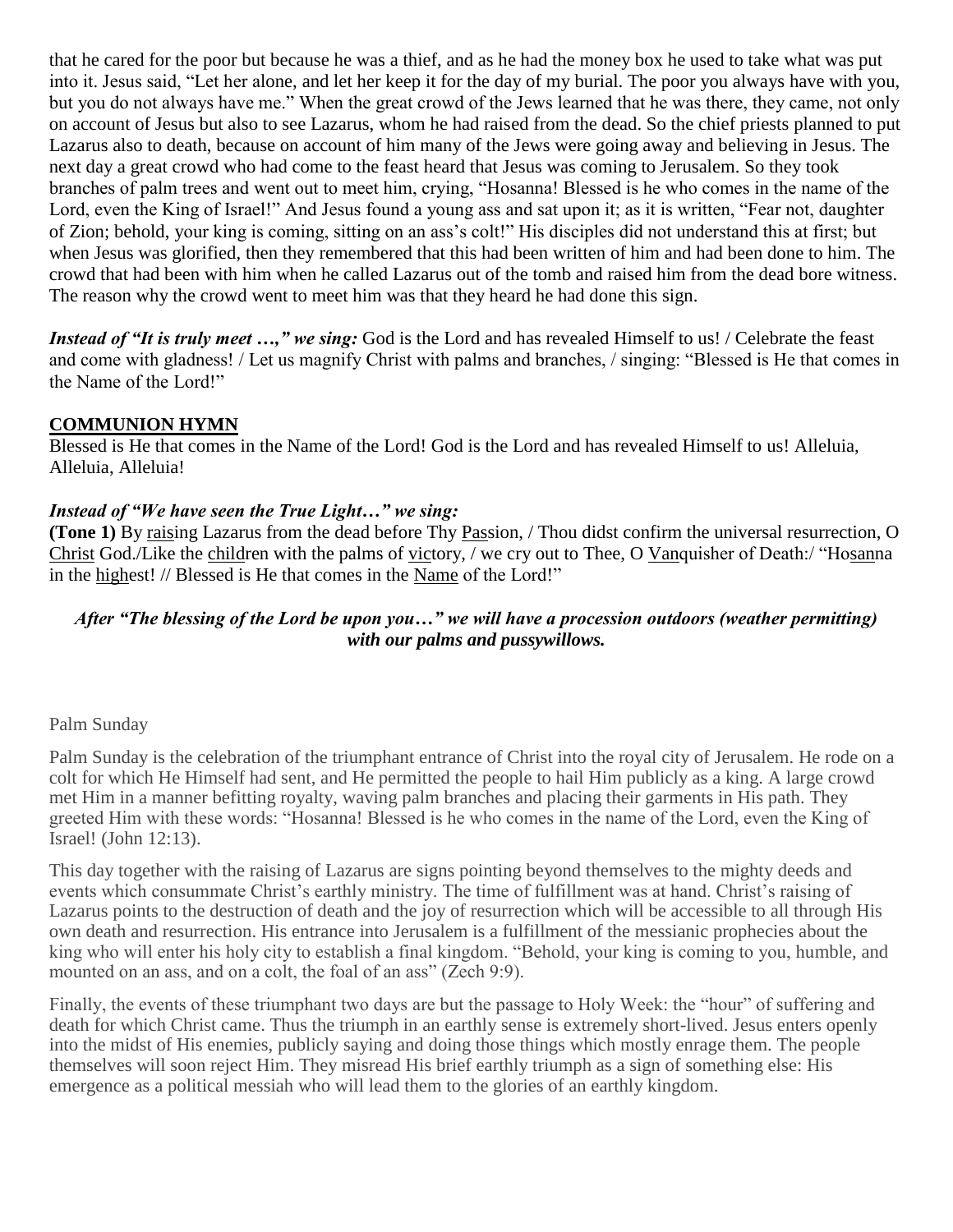#### Our Pledge

The liturgy of the Church is more than meditation or praise concerning past events. It communicates to us the eternal presence and power of the events being celebrated and makes us participants in those events. Thus the services of Lazarus Saturday and Palm Sunday bring us to our own moment of life and death and entrance into the Kingdom of God: a Kingdom not of this world, a Kingdom accessible in the Church through repentance and baptism.

On Palm Sunday palm and willow branches are blessed in the Church. We take them in order to raise them up and greet the King and Ruler of our life: Jesus Christ. We take them in order to reaffirm our baptismal pledges. As the One who raised Lazarus and entered Jerusalem to go to His voluntary Passion stands in our midst, we are faced with the same question addressed to us at baptism: "Do you accept Christ?" We give our answer by daring to take the branch and raise it up: "I accept Him as King and God!"

Thus, on the eve of Christ's Passion, in the celebration of the joyful cycle of the triumphant days of Lazarus Saturday and Palm Sunday, we reunite ourselves to Christ, affirm His Lordship over the totality of our life, and express our readiness to follow Him to His Kingdom:

... that I may know him and the power of his resurrection, and may share his sufferings, becoming like him in his death, that if possible I may attain the resurrection from the dead (Philippians 3:10-11).

Very Rev. Paul Lazor

April 24, 2016

# န္တို့ေ မရွိပ္ေမရွိေပါင္း ရွိေပါင္း မရွိပါ မရွိေပါင္း ရွိေပါင္း မရွိသည့္ မရွိပါ မရွိပါ မရွိပါ မရွိပါ

#### **CANDLE INTENTIONS FOR THE HEALTH AND BLESSINGS OF**

| Fr. Joe, Fr. Moses, Fr. Lavrenty, Deacon Anthony, Aaron, Gloria, Laurie, |  |
|--------------------------------------------------------------------------|--|
| Walt & Zina, Dorothy, Jeanette, Reggie, Ruth, Stojan & Mira, Bosa,       |  |
|                                                                          |  |
|                                                                          |  |
| CANDLE INTENTIONS FOR ALL THOSE IN BLESSED REPOSE                        |  |
|                                                                          |  |
|                                                                          |  |
|                                                                          |  |
| <b>ETERNAL LIGHT</b>                                                     |  |
|                                                                          |  |
|                                                                          |  |

လူမြို့လေးရှိပြီး ဝတ္ထိုးဝ ဝတ္ထိုးဝ ဝတ္ထိုးဝ ဝတ္ထိုးဝ ဝတ္ထိုးဝ ဝတ္ထိုးဝ ဝတ္ထိုးဝ ဝတ္ထိုးဝ ဝတ္ထိုးဝ ဝတ္ထိုးဝ ဝတ

Welcome all of our friends and visitors to St. Nicholas! Please join us for fellowship, coffee and pastries in our parish hall.

PALM SUNDAY BAKE SALE remember to pick up your orders today.

**LAST CONFESSIONS** before Pascha will be Wednesday, April 27. Father Matthew is available to hear confessions before and after Sunday Liturgy and services during the week. If needed you may call the parish office to make an appointment.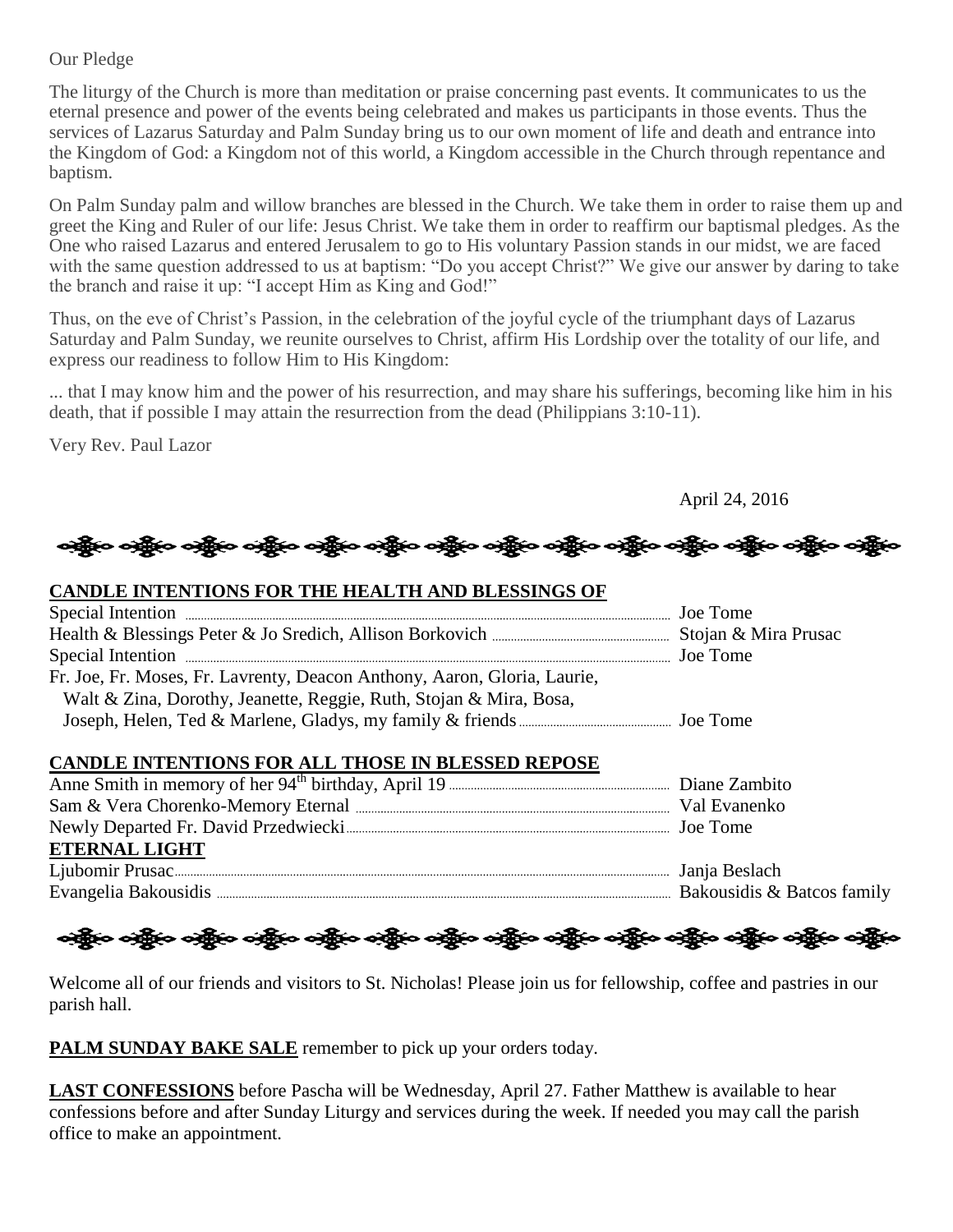# **CHARITY MINISTRIES**

**HOPE IN A BOX** is collecting Bar and Hand Soap for the month of May. Place the items in the Blue Box in the hall. Catholic Charities Community Closet will distribute the items.

**FOOD DRIVE** Place non-perishable food items in the other blue box in the hall.

### **NORTH END SOUP KITCHEN We serve on Thursday, May 5 from 9 am to 1 pm.**

**100th ANNIVERSARY BOOKLET AD** forms are available in the parish hall. Also available are sheets that show the exact size of each ad, on the reverse side is the cost per ad size. Ad forms are due back April, 30. If you have any questions please see any member of the anniversary committee; Sharon Jernigan, Dorothy Goodman, Lucy Hogg, Cathy Steiner, Eileen Branoff, Linda Branoff, Paul Brayan or Father Matthew.

**APRIL CHARITY PROJECT** Backpacks for the Homeless. We are in need of the following items to fill the backpacks; Toothbrush and Toothpaste (individually wrapped), Washcloth and Hand towel, Thin Blanket, Deodorant, Disposable Razors, Shaving Cream, Comb and Brush, Bar Soap, Baby Wipes, Snacks ( Granola Bars, Protein Bars, Individual Peanut Butter Snacks, Peanuts, Trail Mix, Etc.) Pad of Paper, Pen or Pencil, Shampoo (not to large), Socks, Small tube of Antibiotic Cream. This is the 100<sup>th</sup> Anniversary event for April. **A second collection will be taken up today to purchase the items needed. Please be generous.**

**DONATIONS FOR LENT, HOLY WEEK & PASCHA** we are still in need of a donor(s) for the Flowers for the Tomb for Great and Holy Friday. See Debbie if you would like to contribute toward the cost of the flowers.

**PASCHAL GOSPEL** It is customary to read the Gospel in various languages. If anyone would like to read the Gospel in a language other than English at Pascha, please contact the office as soon as possible.

**VIGIL AT THE TOMB OF THE LORD** It is traditional to keep a vigil at the Tomb of our Lord from Great Friday evening until the Great Saturday's Liturgy and then until the midnight service. The Vigil is from Friday, April 29 at 10:00 pm until Saturday, April 30 at 10:00 am and then from 1:00 pm until 10:30 pm. If you are interested, please email [stnicholas1916@att.net,](mailto:stnicholas1916@att.net) call the office at 744-0070, sign your name to the sign-up sheet in the hall or sign up online.

**LAY DELEGATES** The Diocesan conference will be held on Saturday, June 25 here at St. Nicholas. If you would like to serve as a lay delegate or would like to nominate an individual(s), please contact the parish office.

**MACEDONIAN OPEN** The 36th Macedonian Open Golf Scramble will be held this year on Monday, June 20th at the Davison Country Club. Once again that is the Monday after Father's Day and would make a great Father's Day gift. Everyone is encouraged to help out in any way they can. There are many sponsorship opportunities for Families and individuals who would like to support the event, from signs wishing "good luck" to signs "in memory" of a loved one. A sign sponsorship is a great advertising opportunity for any business. Whether it's for your business or one that you frequent, we encourage everyone to participate in getting new sign sponsors this year. The Macedonian Open raised over \$19,000 for the Church last year and is hopeful for an even bigger and better turnout this year. The Church is need of a new roof among other building & grounds improvements and this event is a major fund raiser for our Church. If you have any questions or know of someone who would like to help, please contact Angelo Panoff, Christine Panoff, Linda Branoff, George Branoff or Chris Nedanis. Please look for the flyers that will be available on our website, in the monthly Bulletin and in the Church Hall following today's service. Feel free to take a few extra flyers and pass them around. Thank you.

**MANY THANKS** Stojan and Mira Prusac would like to thank everyone for their prayers, cards and candles during the passing of Stojan's brother Ljubomir.